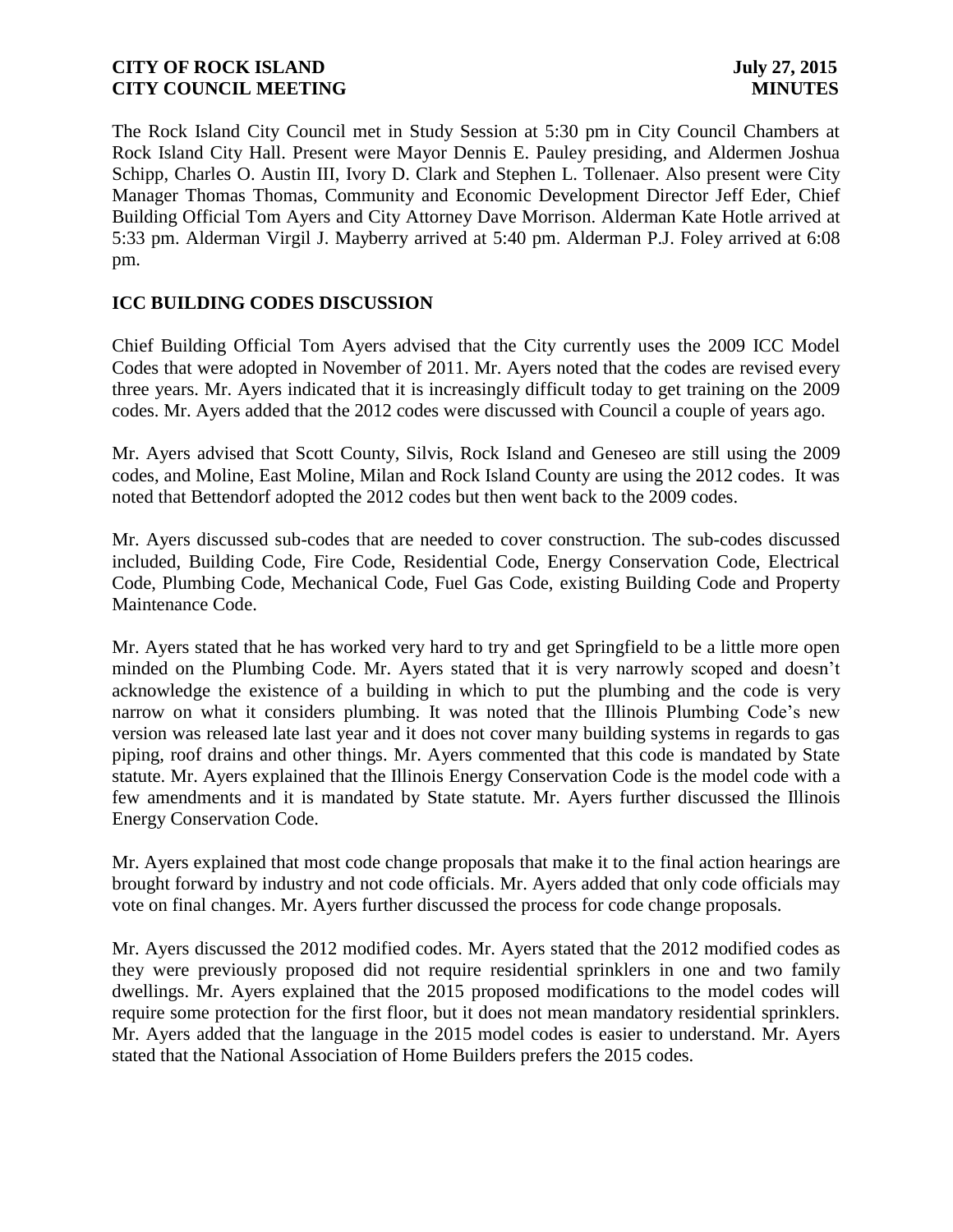Mr. Ayers discussed bringing the 2015 codes to Council for adoption. Mr. Ayers stated that he would write a proposal on this modification and bring it back to Council in August for review. At that time, it would be recommended to post those proposed changes for 30 days for public comments. Mr. Ayers stated that the comments will be gathered and responses prepared and that it could come back to Council in September for further review. Mr. Ayers indicated that if Council chooses to move forward then it would be adopted in October with an effective date of December 1, 2015.

Council and Mr. Ayers discussed the presentation as it related to residential sprinkler systems in regards to the 2015 code. Council further discussed Mr. Ayers' presentation.

#### **EXECUTIVE SESSION I**

A motion was made by Alderman Schipp and seconded by Alderman Hotle to recess to Executive Session on matters of Personnel, Property Acquisition and Litigation. The motion carried on a roll call vote. Those voting Aye being; Alderman Schipp, Alderman Austin, Alderman Clark, Alderman Mayberry, Alderman Tollenaer and Alderman Hotle; those voting No, none. The meeting was recessed at 6:00 pm. Alderman Foley arrived at 6:08 pm. Mayor Pauley reconvened the regular meeting at 6:23 pm.

#### **ADJOURNMENT**

A motion made by Alderman Austin and seconded by Alderman Clark to adjourn the meeting carried by the following Aye and No vote. Those voting Aye being; Alderman Schipp, Alderman Austin, Alderman Clark, Alderman Mayberry, Alderman Foley, Alderman Tollenaer and Alderman Hotle; those voting No, none. The meeting was adjourned at 6:24 pm.

# **EXECUTIVE SESSION II**

At this time, it was moved by Alderman Mayberry and seconded by Alderman Hotle to reopen the Executive Session on matters of Personnel, Property Acquisition and Litigation. The motion carried on a roll call vote. Those voting Aye being; Alderman Schipp, Alderman Austin, Alderman Clark, Alderman Mayberry, Alderman Foley, Alderman Tollenaer and Alderman Hotle; those voting No, none. The meeting was reopened at 6:25 pm.

#### **ADJOURNMENT**

A motion made by Alderman Foley and seconded by Alderman Clark to adjourn the meeting carried by the following Aye and No vote. Those voting Aye being; Alderman Schipp, Alderman Austin, Alderman Clark, Alderman Mayberry, Alderman Foley, Alderman Tollenaer and Alderman Hotle; those voting No, none. The meeting was adjourned at 6:28 pm.

\_\_\_\_\_\_\_\_\_\_\_\_\_\_\_\_\_\_\_\_\_\_\_\_ Aleisha L. Patchin, City Clerk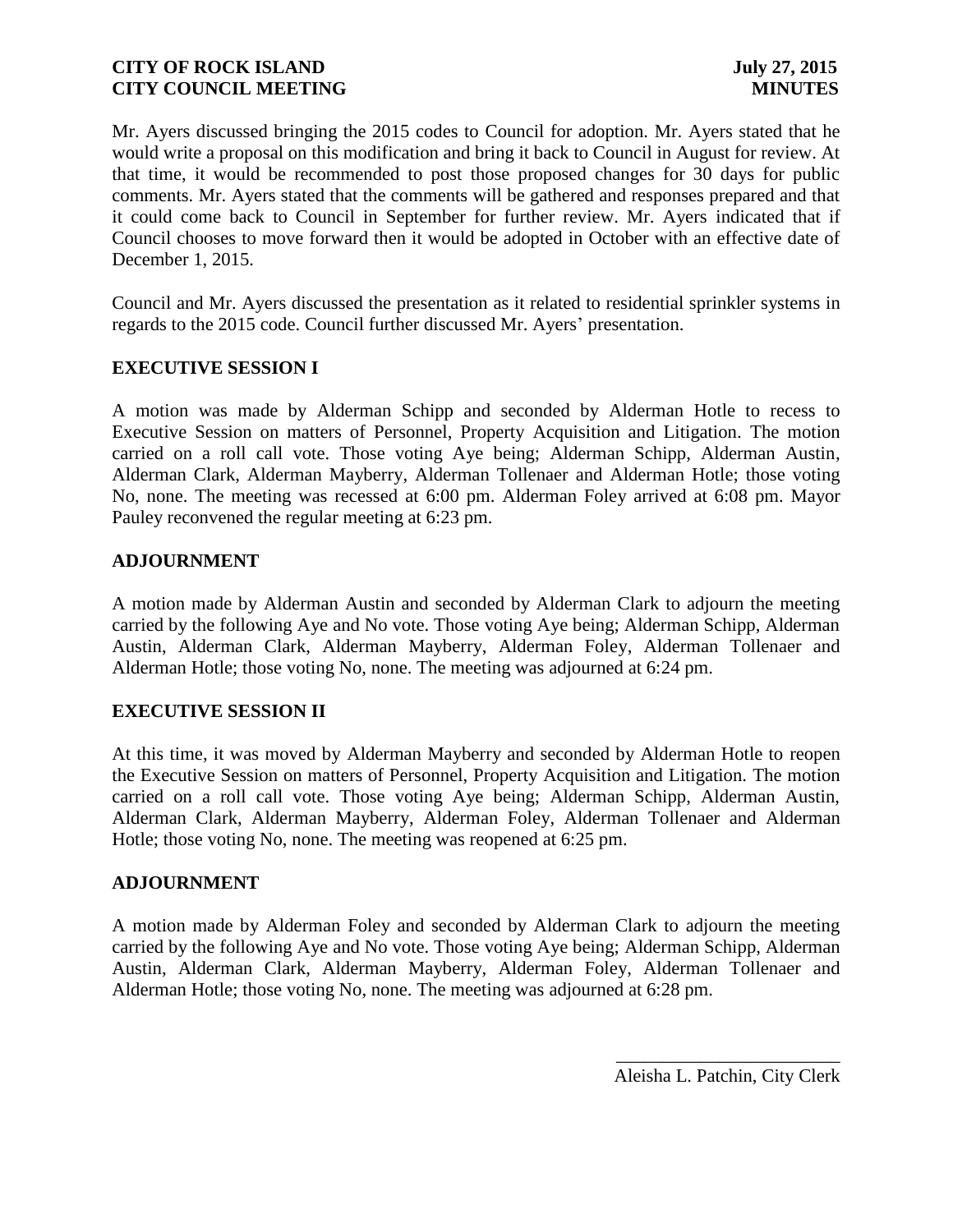Rock Island City Council met in regular session at 6:45 pm in Council Chambers of Rock Island City Hall. Present were Mayor Dennis E. Pauley presiding and Aldermen Joshua Schipp, Charles O. Austin III, Ivory D. Clark, Virgil J. Mayberry, P.J. Foley, Stephen L. Tollenaer and Kate Hotle. Also present were City Manager Thomas Thomas and City Attorney Dave Morrison.

#### Introductory Proceedings

Mayor Pauley called the meeting to order and led in the Pledge of Allegiance. Alderman Schipp gave the Invocation.

#### Agenda Item #5 **Minutes of the meeting of July 13, 2015.**

A motion was made by Alderman Austin and seconded by Alderman Foley to approve the Minutes of the meeting of July 13, 2015 as printed. The motion carried by the following Aye and No vote; those voting Aye being; Alderman Schipp, Alderman Austin, Alderman Clark, Alderman Mayberry, Alderman Foley, Alderman Tollenaer and Alderman Hotle; those voting No, none.

#### Agenda Item #6 **Update Rock Island by Mayor Pauley.**

Mayor Pauley stated that the City of Rock Island's Beautification Commission has selected the winner of the June 2015 "Yard of the Month" award. The winner was selected from among thirteen nominees. Mayor Pauley advised that the June winner is Mr. Paul & Jennifer Wiener at  $2808 - 38$ <sup>th</sup> Street. Photos of the winning yard can be found under the Beautification Commission section of the City's website at www.rigov.org. The Mayor stated that nominations for the July "Yard of the Month" award may be submitted through the end of the month by contacting the Community & Economic Development Department at (309) 732-2900 or via email at planning@rigov.org.

Mayor Pauley advised that National Minority Mental Health Awareness Month is July. Please join the Martin Luther King Jr. Community Center for a special showing of the award winning film, Home, Thursday, July 30, 2015 at 6:00 pm. The Mayor added that the doors open at 5:30 pm. Popcorn and lemonade will be available. A question and answer session will take place after the film. The Mayor stated that this event is free and open to the public.

Mayor Pauley stated that the Martin Luther King Jr. Community Center invites you to participate in celebrating the  $40^{th}$  anniversary and the  $29^{th}$  Annual Family Fun Day, August 1, 2015. Mayor Pauley offered that Family Fun Day is aimed at bringing people together in a celebration of the community through family-centered activities, empowering informational sessions, music and entertainment. Events begin at 9:30 am and run through 3:00 pm. Events include a parade, a performance by the Metropolitan Youth Program, We CARE education forum and a scholarship presentation by the Quad City Minority Partnership. Come out and join any or all of the events during this day of celebration.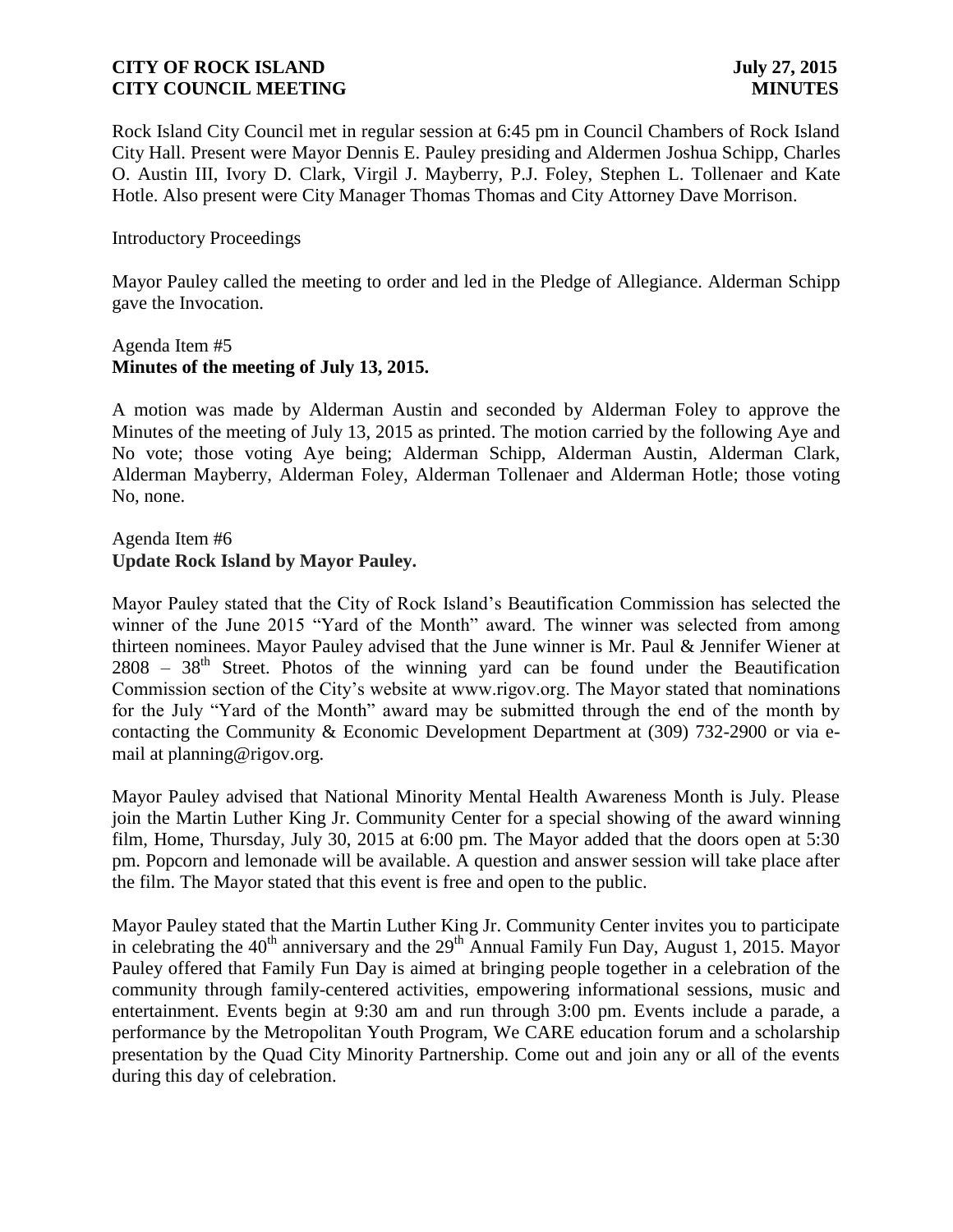Come out to Schwiebert Park to celebrate the opening of the 2015-2016 school year in Rock Island. The Mayor stated that on Sunday, August 2, 2015 from 2:00 pm to 6:00 pm, everyone is invited to join in at the park. There will be music, from bluegrass to Ellis Kell, Metro Youth performers, and exercise demos from Zumba to yoga, and just plain fun. There's something to appeal to every student and parent. Mayor Pauley noted that each school will have a booth as well as various community organizations. The first two thousand will receive a goody bag too. Mayor Pauley commented that there will be free hot dogs, chips and water. Right now, volunteers are needed for setup, to staff a welcome table, miscellaneous duties during the day, and for clean up afterwards. If you can volunteer, please contact Julie Ross at (309) 793-4425 or jross@wjaaa.org.

Join neighbors at Longview Park's upper pavilion on Tuesday, August 4, 2015 from 5:30 until 8:00 pm for National Night Out. Mayor Pauley advised that there will be free refreshments, including hot dogs, chips and bottled water. Activities include K-9 Unit demonstrations by the Rock Island Police Department and a tug-of-war between Rock Island Police and the Rock Island County Sheriff's Department. The Rock Island Fire Department will bring a ladder truck and provide fire prevention information. Face painting will be available for the kids as well as games and activities. It was noted that Mayor Pauley and First Ward Alderman, Ivory Clark, will address the group. Afterwards, everyone is encouraged to go back home, turn on porch lights, and connect with neighbors. Mayor Pauley stated that this carries a message about the effectiveness of neighborhood and law enforcement cooperation in reducing and preventing crime. For more information, please contact the Community Caring Conference at (309) 788- 6511 or rockislandccc@gmail.com.

## Agenda Item #7 **Proclamation declaring Tuesday, August 4, 2015 as National Night Out.**

Mayor Pauley read the proclamation. Three representatives (names not given) of the Community Caring Conference accepted the proclamation. They invited everyone to National Night Out on August 4, 2015.

#### Agenda Item #8

**Public Hearing on a request from Laurie Hemphill dba Inkfathers for an amendment to an approved special use permit (that had allowed the operation of a lamp sales and services business) to allow a public dermagraphics (tattoo) office and art studio business in the first floor space at 1821 29 ½ Street.**

Mayor Pauley closed the regular meeting and opened a public hearing at 6:53 pm on a request from Laurie Hemphill dba Inkfathers for an amendment to an approved special use permit (that had allowed the operation of a lamp sales and services business) to allow a public dermagraphics (tattoo) office and art studio business in the first floor space at 1821 29 ½ Street.

Ms. Laurie Hemphill and Mr. Alex Pompa stepped forward. Mayor Pauley swore in Ms. Hemphill and Mr. Pompa.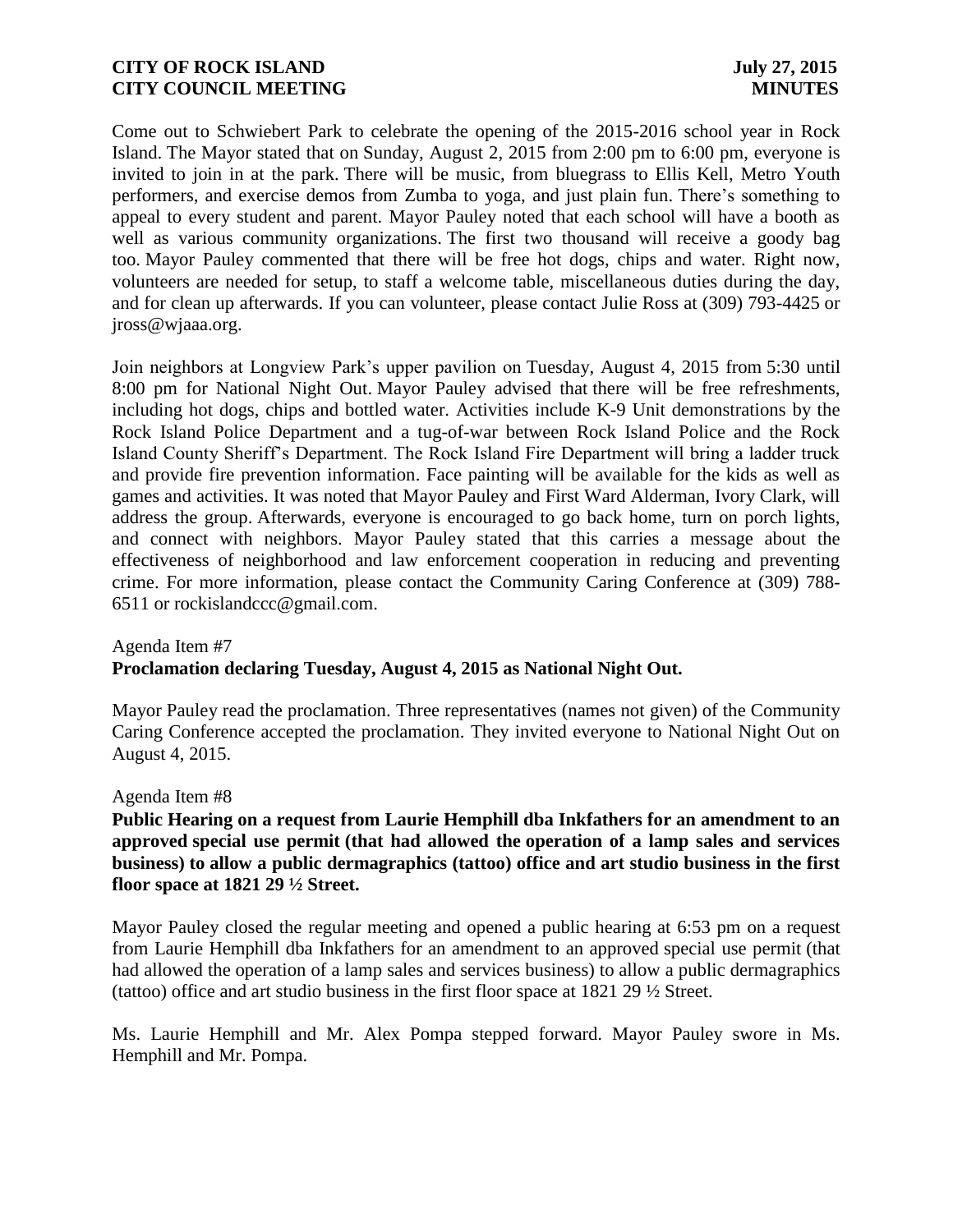Mr. Pompa stated that he will be the artist at this new location. Mr. Pompa added that Inkfathers was previously located on 38<sup>th</sup> Street. Mr. Pompa advised that it will be an art studio and he will be doing some tattoos. Mr. Pompa noted that it will be strictly private and by appointment only.

Alderman Tollenaer inquired as to whether there will be only one employee. Mr. Pompa stated yes.

Alderman Tollenaer thanked the business for staying in Rock Island and cleaning up the building and surrounding area.

Alderman Austin read the recommendations to approve with the understanding that the business shall employ one resident employee; hours of operation shall be by appointment only during the hours of 1:00 pm to 9:00 pm, Monday through Friday; a minimum of four off-street parking spaces shall be maintained; the existing 5' x 8' and 4' x 8' lighted attached signs shall be allowed to be reused, but no new signs shall be allowed; and the use shall meet all other applicable codes and ordinances.

Mayor Pauley inquired as to whether there was anyone that wished to speak in favor of the amendment to the approved special use permit to allow a public dermagraphics (tattoo) office and art studio business in the first floor space at 1821 29 ½ Street. No one stepped forward.

Mayor Pauley then inquired as to whether there was anyone who wished to speak in opposition to the amendment to the approved special use permit to allow a public dermagraphics (tattoo) office and art studio business in the first floor space at 1821 29 ½ Street. No one stepped forward.

With no persons present to speak in favor of or in opposition to the amendment to the special use permit, Mayor Pauley closed the public hearing and reconvened the regular meeting at 6:57 pm.

Alderman Tollenaer stated that this is a special use permit and it will be the Inkfather's responsibility to maintain a professional business at that location. Alderman Tollenaer added that the neighbors are close and they are supportive of it, and that relationship needs to be maintained.

After comments, it was moved by Alderman Schipp and seconded by Alderman Hotle to approve the amendment to the approved special use permit as recommended, subject to the stipulations that the business shall employ one resident employee; hours of operation shall be by appointment only during the hours of 1:00 pm to 9:00 pm, Monday through Friday; a minimum of four offstreet parking spaces shall be maintained; the existing  $5' \times 8'$  and  $4' \times 8'$  lighted attached signs shall be allowed to be reused, but no new signs shall be allowed; the use shall meet all other applicable codes and ordinances and refer to the City Attorney for an ordinance. The motion carried by the following Aye and No vote; those voting Aye being; Alderman Schipp, Alderman Austin, Alderman Clark, Alderman Mayberry, Alderman Foley, Alderman Tollenaer and Alderman Hotle; those voting No, none.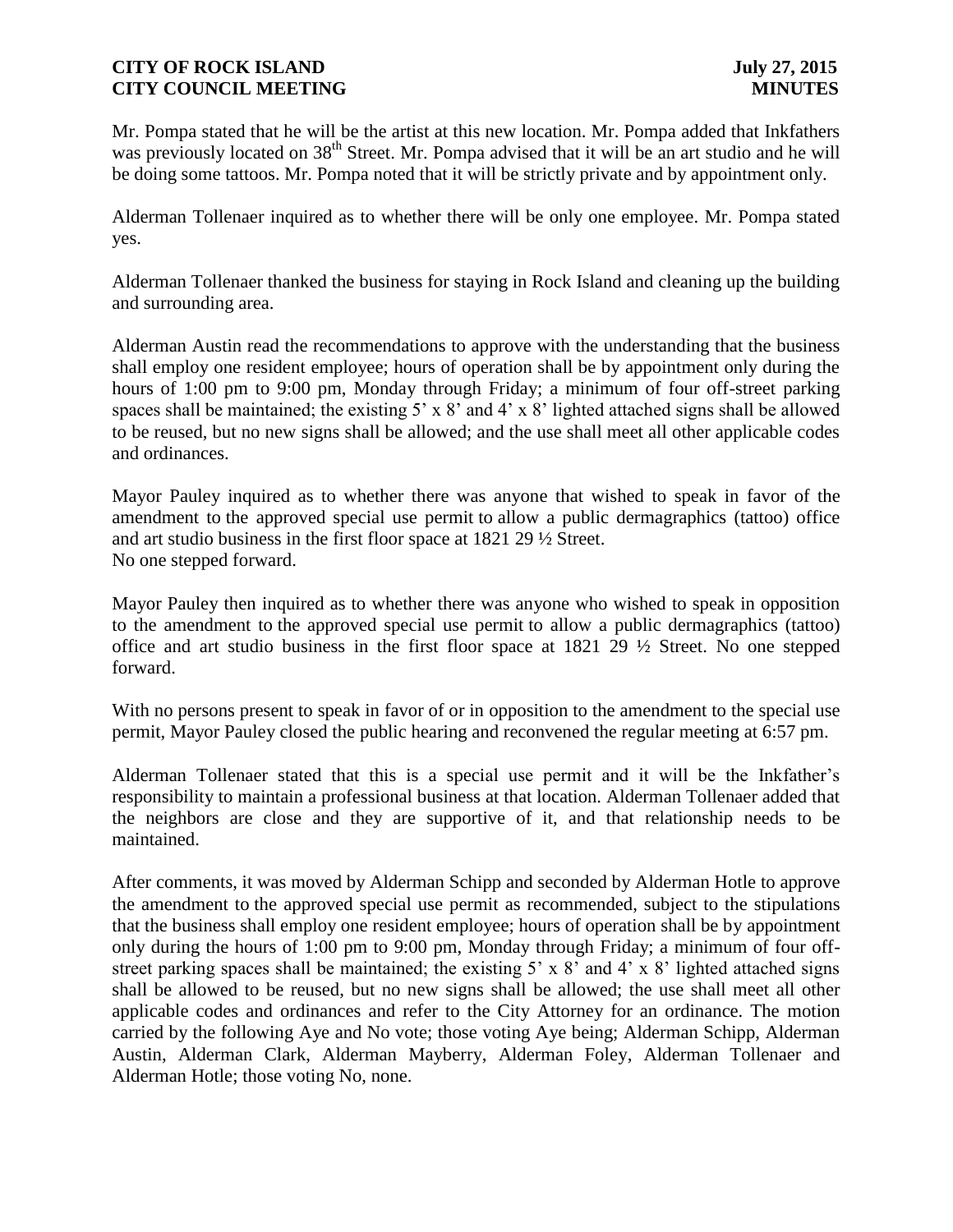Agenda Item #9 **CLAIMS**

It was moved by Alderman Austin and seconded by Alderman Schipp to accept the following reports and authorize payments as recommended. The motion carried by the following Aye and No vote; those voting Aye being; Alderman Schipp, Alderman Austin, Alderman Clark, Alderman Mayberry, Alderman Foley, Alderman Tollenaer and Alderman Hotle; those voting No, none.

a. Report from the Human Resources Department regarding payment in the amount of \$14,236.00 to Broadspire for Worker's Compensation settlement for Andrew West.

b. Report from the Public Works Department regarding payment #19 in the amount of \$1,215,955.55 to Gilbane Building Company for construction services provided for the Rock Island Police Station project.

c. Report from the Public Works Department regarding payment #2 in the amount of \$127,808.35 to Centennial Contractors of the Quad Cities, Inc. for services provided for the 2015 Sidewalk and Pavement Patching Program projects.

#### Agenda Item #10

## **Claims for the weeks of July 10 through July 16 in the amount of \$1,517,946.58 and July 17 through July 23 in the amount of \$695,446.29 and payroll for the weeks of July 6 through July 19 in the amount of \$1,454,657.67.**

Alderman Clark moved and Alderman Hotle seconded to allow the claims and payroll. The motion carried by the following Aye and No vote; those voting Aye being; Alderman Schipp, Alderman Austin, Alderman Clark, Alderman Mayberry, Alderman Foley, Alderman Tollenaer and Alderman Hotle; those voting No, none.

Agenda Item #11

#### **Purchase Card Claims for the month of June in the amount of \$64,823.94.**

It was moved by Alderman Schipp and seconded by Alderman Tollenaer to approve the purchase card claims. The motion carried by the following Aye and No vote; those voting Aye being; Alderman Schipp, Alderman Austin, Alderman Clark, Alderman Mayberry, Alderman Foley, Alderman Tollenaer and Alderman Hotle; those voting No, none.

Agenda Item #12

## **Report from the Information Technology Department regarding proposals for the purchase of Hewlett Packard network equipment and Meraki wireless network equipment from PC Mall Gov, Inc. in the amount of \$48,982.28.**

Alderman Tollenaer moved and Alderman Clark seconded to approve the purchase as recommended and authorize payment. The motion carried by the following Aye and No vote;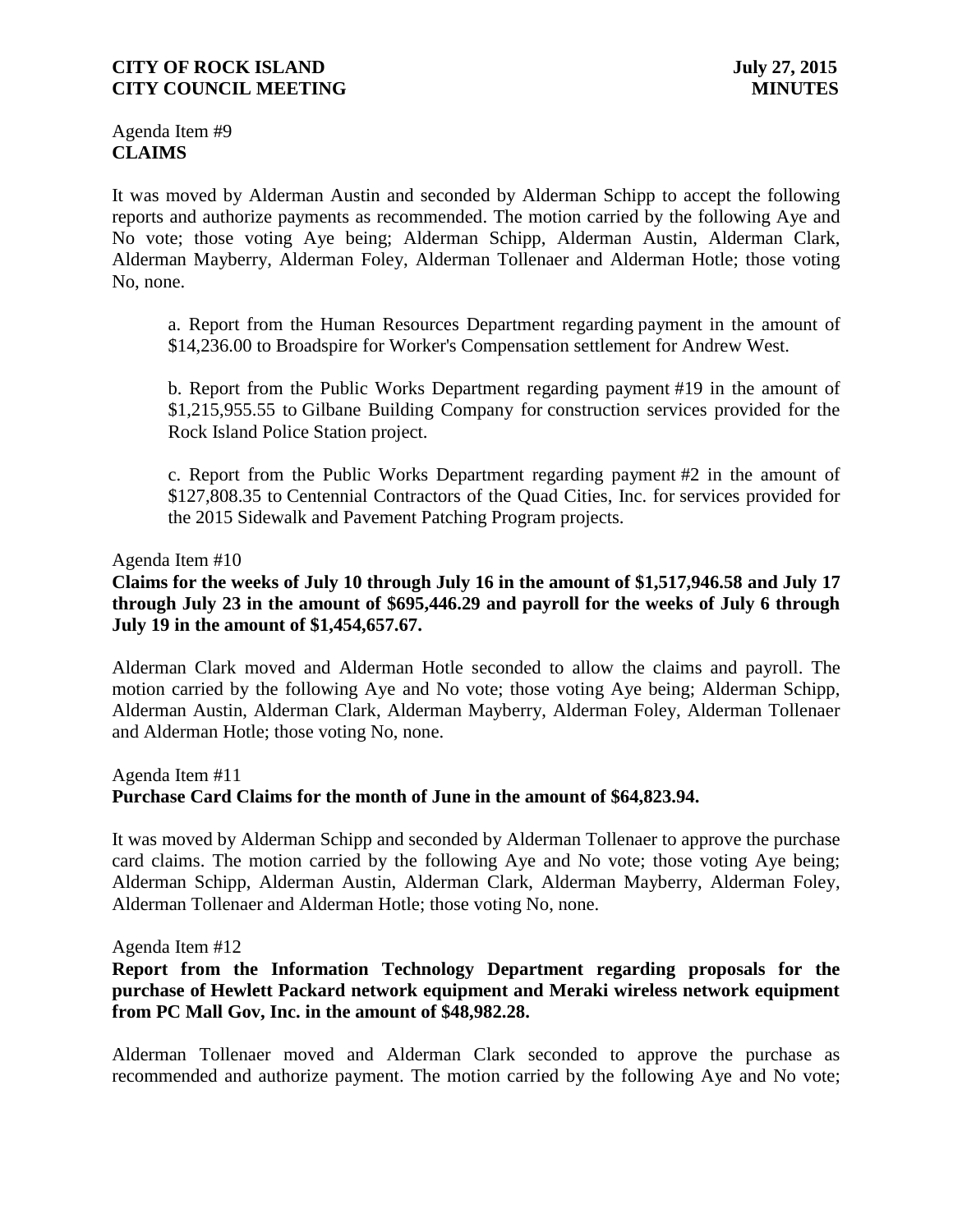those voting Aye being; Alderman Schipp, Alderman Austin, Alderman Clark, Alderman Mayberry, Alderman Foley, Alderman Tollenaer and Alderman Hotle; those voting No, none.

#### Agenda Item #13

## **Report from the Fire Department regarding bids for the installation of new entryways at Central Fire Station, recommending the bid be awarded to General Constructors, Inc. in the amount of \$59,135.00.**

It was moved by Alderman Tollenaer and seconded by Alderman Hotle to award the bid as recommended and authorize the City Manager to execute the contract documents. The motion carried by the following Aye and No vote; those voting Aye being; Alderman Schipp, Alderman Austin, Alderman Clark, Alderman Mayberry, Alderman Foley, Alderman Tollenaer and Alderman Hotle; those voting No, none.

#### Agenda Item #14

## **Report from the Public Works Department regarding request for qualifications from vendors to provide furniture for the new Police Station, recommending Office Solutions in an amount not to exceed \$375,000.00.**

Alderman Tollenaer moved and Alderman Hotle seconded to approve Office Solutions as recommended and authorize the City Manager to execute the contract documents.

Discussion followed. Alderman Hotle commented that this is a good sign that if the furniture is being purchased then that means it is getting close. Alderman Hotle added that it will be a great day for the City when the Police Station is unveiled.

Alderman Austin discussed the different companies that submitted proposals concerning the purchase of the furniture. Alderman Austin inquired upon Public Works Director Randy Tweet to explain the reason for the selection of Office Solutions over Lincoln Office even though they feel they can provide the same product.

Mr. Tweet advised that they did a request for qualifications and not an actual bid because there were so many pieces of furniture. Mr. Tweet stated that they brought the vendors in, and sample work stations were set up as well as some of the sample products. Mr. Tweet added that they were able to then look at the furniture and compare it.

Mr. Tweet discussed pricing, reliability and service as it related to Office Solutions and Lincoln Office. Mr. Tweet advised that the big savings with Maxon (Lincoln Office) was the office units themselves, but the furniture is not made by Maxon and they only make desks and cubicles; they don't make any of the training tables and chairs. Mr. Tweet added that the rest of the furniture is the chair product and Hon (Office Solutions) had the cheapest chairs. Mr. Tweet commented that by the time the entire package came together, it was thought that Hon would come in at the same price or cheaper. Mr. Tweet stated that Hon gave a good presentation and they represent the best value. It was noted that the Police Department and Public Works has used Hon for years. Mr. Tweet further discussed this item.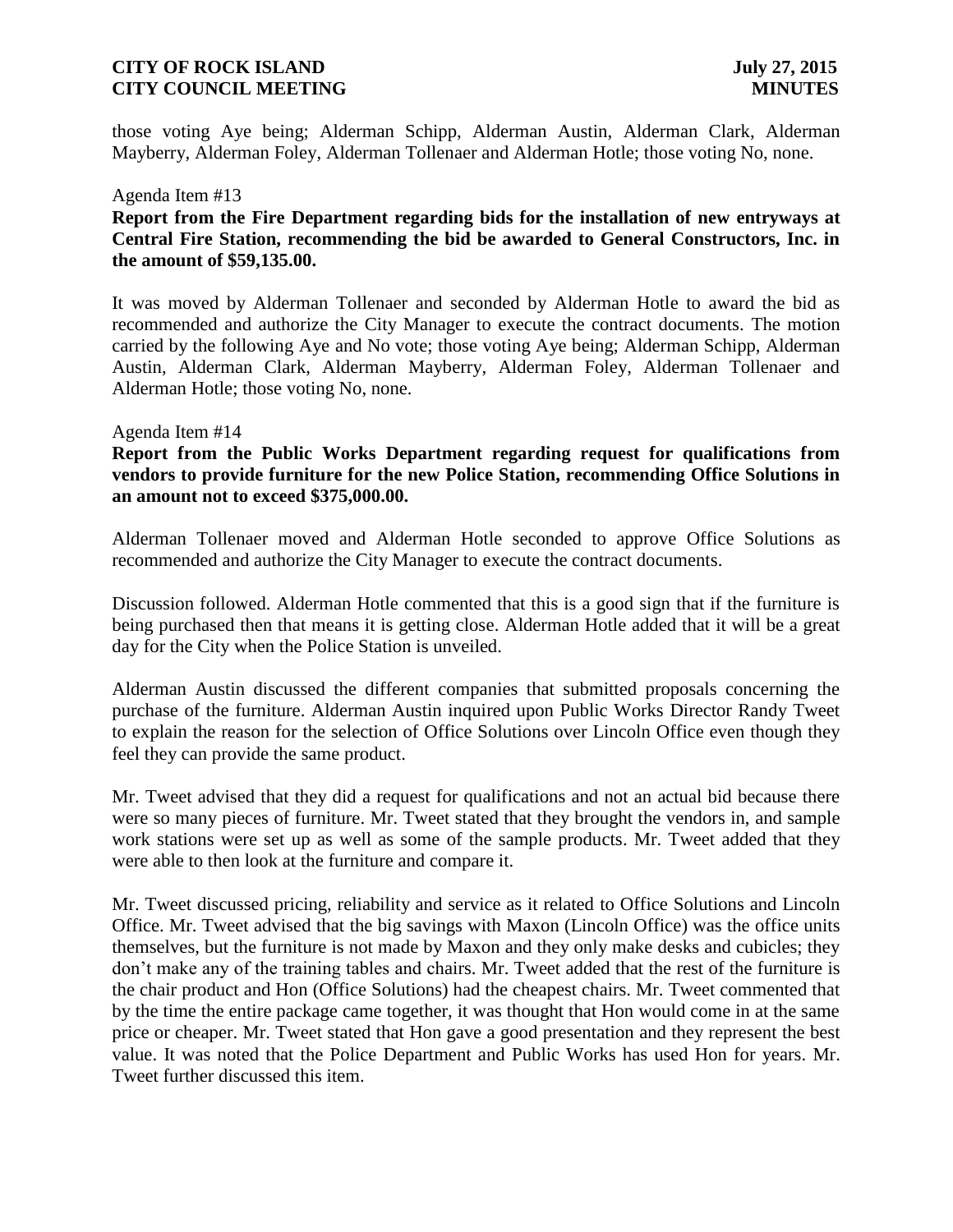Alderman Schipp stated that he really appreciated this bid in regards to local purchasing with the sizeable amount of money concerning the furniture. Alderman Schipp advised that there is a budget and the language in the report states that this will be provided for less than \$375,000.00. Alderman Schipp commented that even with the extra shelving, it is still under budget.

Mr. Tweet further discussed this item as it related to shelving.

After discussion, the motion carried by the following Aye and No vote; those voting Aye being; Alderman Schipp, Alderman Austin, Alderman Clark, Alderman Mayberry, Alderman Foley, Alderman Tollenaer and Alderman Hotle; those voting No, none.

#### Agenda Item #15

**Report from the Human Resources Department regarding a proposed five-year labor agreement between the City and AFSCME B for the period of March 30, 2015 through December 31, 2019.**

It was moved by Alderman Schipp and seconded by Alderman Mayberry to approve the agreement as recommended and authorize the City Manager to execute the contract documents.

Comments followed. Alderman Schipp thanked the City Manager for having the perspective of the value of a five-year contract for the City. Alderman Schipp added that this reflects the respect that is due for the workers in regards to Public Works and for those that are represented throughout the City in AFSCME. Alderman Schipp stated that this is good for the City.

After discussion, the motion carried by the following Aye and No vote; those voting Aye being; Alderman Schipp, Alderman Austin, Alderman Clark, Alderman Mayberry, Alderman Foley, Alderman Tollenaer and Alderman Hotle; those voting No, none.

Agenda Item #16

**Report from the Community and Economic Development Department regarding a request from Tony Hodge of Hodge Construction Company, Inc. to apply for separate Special Use Permits for two undeveloped, but adjacent sites in Southwest Rock Island at 79th Avenue West locations.**

Alderman Austin moved and Alderman Mayberry seconded to allow for the application of two separate special use permits as recommended. The motion carried by the following Aye and No vote; those voting Aye being; Alderman Schipp, Alderman Austin, Alderman Clark, Alderman Mayberry, Alderman Foley, Alderman Tollenaer and Alderman Hotle; those voting No, none.

Agenda Item #17 **Other Business.**

Alderman Foley stated that last Tuesday, he represented the City over in Davenport as the announcement of Uber came into the Quad Cities. Alderman Foley commented that he has taken Uber all throughout the east coast. Alderman Foley stated that he utilized that service on Friday